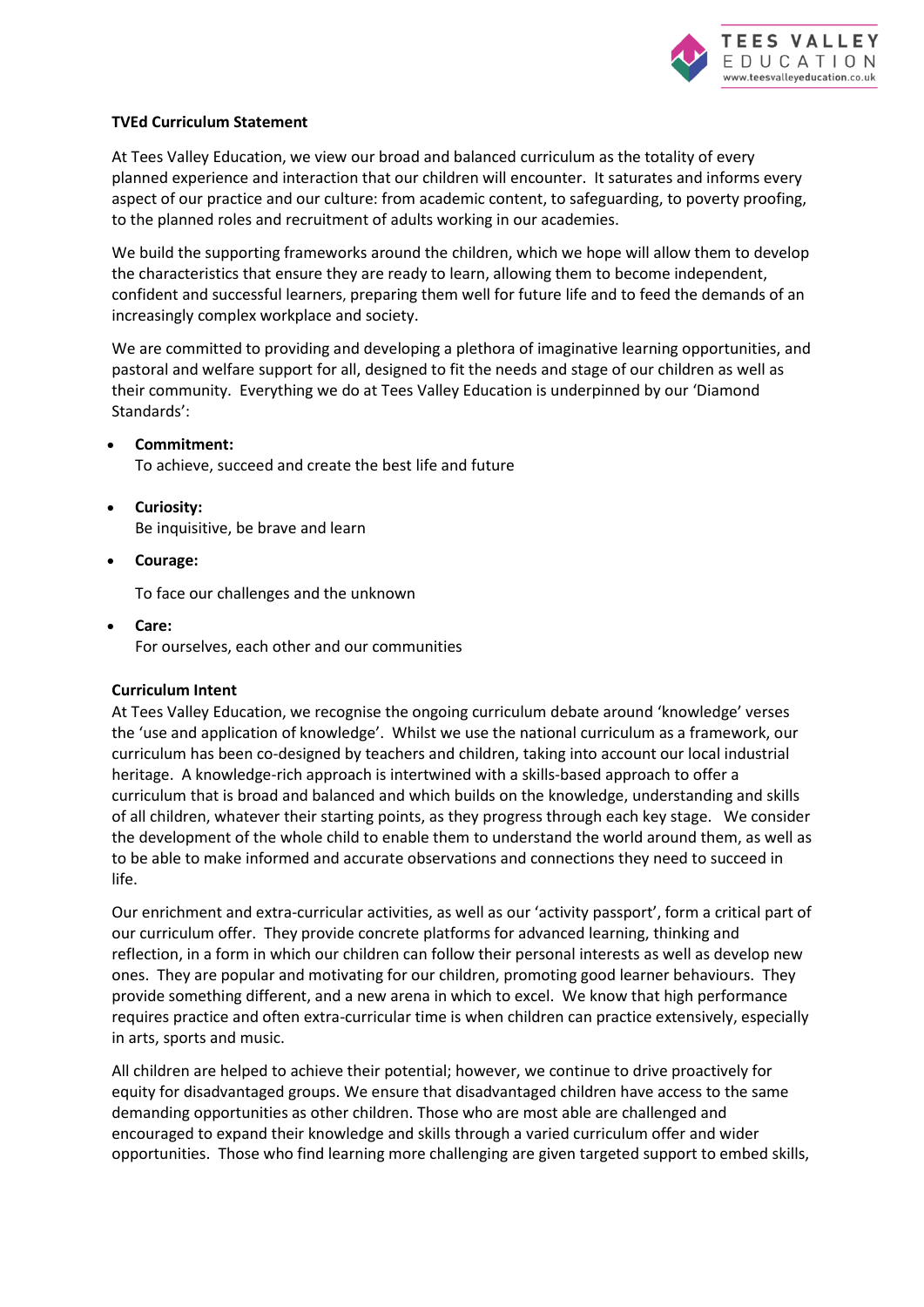

to develop their own pace and to learn in a style that best suits their individual needs; sometimes through a pre-formal or semi-formal, stage driven curriculum.

High expectations in speech, language and communication strengthen the children's ability to learn at a deeper level, allowing them to articulate their learning, demonstrating quality thinking and application of knowledge and skills. Physical and mental wellbeing are also prioritised within our curriculum design, allowing children opportunities to exhibit spiritual, moral, social and cultural understanding, and be great citizens.

Our curriculum is subject to constant review. We recognise that, whilst we are extremely proud of the curriculum at Tees Valley Education, there is always scope for improvement. We embrace this challenge, and work with children, stakeholders and 'experts' to refine and enhance it.

#### **Curriculum Implementation**

Clear strategic planning allows the curriculum to be dynamic and adapted to the nuanced context of the academies as well as the children's needs, whilst ensuring a cohesive trust wide entitlement and commitment. Age related expectations combine the acquisition of knowledge and development of skills to create a purposeful and exciting learning journey for every child. The curriculum has high expectations to combine transferable skills, demonstrate a breadth of vocabulary and develop strong cross-curricular links, including real-life application.

Each individual academy's long-term plans outline the curriculum map across it. They have been carefully designed to ensure that children's development is coherent, logical and progressive. Subjects are taught specifically but are embedded in topic themes; however, the conventions of the subject are followed.

Across the trust, outstanding classroom environments stimulate and engage quality thinking and reasoning. In all of our academies, weekly, medium and long term planning is responsive to children's needs; incorporating holistic approaches to teaching and learning; assessment for learning polices are an opportunity for children to reflect on their learning and think deeply in their feedback. High quality CPD, combining research and practice, as well as direct expertise from the trust's SLEs, supports all staff to further develop curriculum pedagogy.

#### **Curriculum Impact**

Tees Valley Education uses rigorous triangulated monitoring throughout the year to gauge the impact of the curriculum design. Curriculum teams, forming part of our professional learning community, have a vital role to play in the selection and delivery of content, as well as monitoring the efficacy of the provision, including pupil outcomes. They monitor individual subjects: reviewing learning, evaluating pupil voice, providing individual feedback to move practice forward, celebrating positives and highlighting areas of development that through coaching trajectories are changed within and across the academies. Senior leadership teams monitor and quality assure, triangulating audit function over time and against the 'formal/informal' viewpoint of need. The whole 'trust team' strengthen our ethos and vision as we work together to reflect upon our curriculum and share outcomes driving forward next steps, as part of a planned trust-wide approach.

### **Roles and responsibilities**

#### **Trustees**

The Board of Trustees will ensure there is a clear strategic curriculum offer in place and review its implementation.